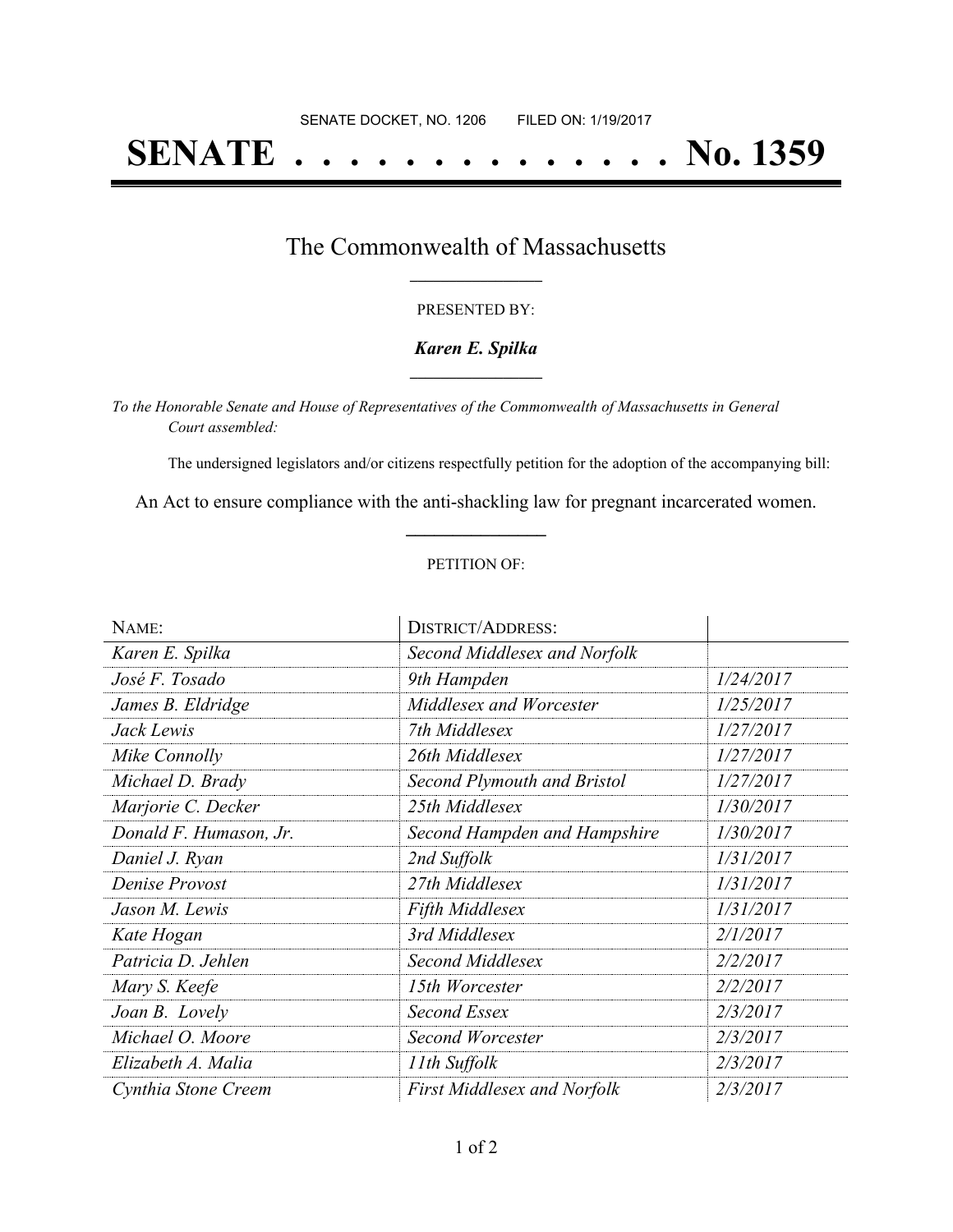| Jay R. Kaufman      | 15th Middlesex                | 2/3/2017 |
|---------------------|-------------------------------|----------|
| Kay Khan            | 11th Middlesex                | 2/3/2017 |
| Sal N. DiDomenico   | Middlesex and Suffolk         | 2/3/2017 |
| Alice Hanlon Peisch | 14th Norfolk                  | 2/3/2017 |
| Walter F. Timilty   | Norfolk, Bristol and Plymouth | 2/3/2017 |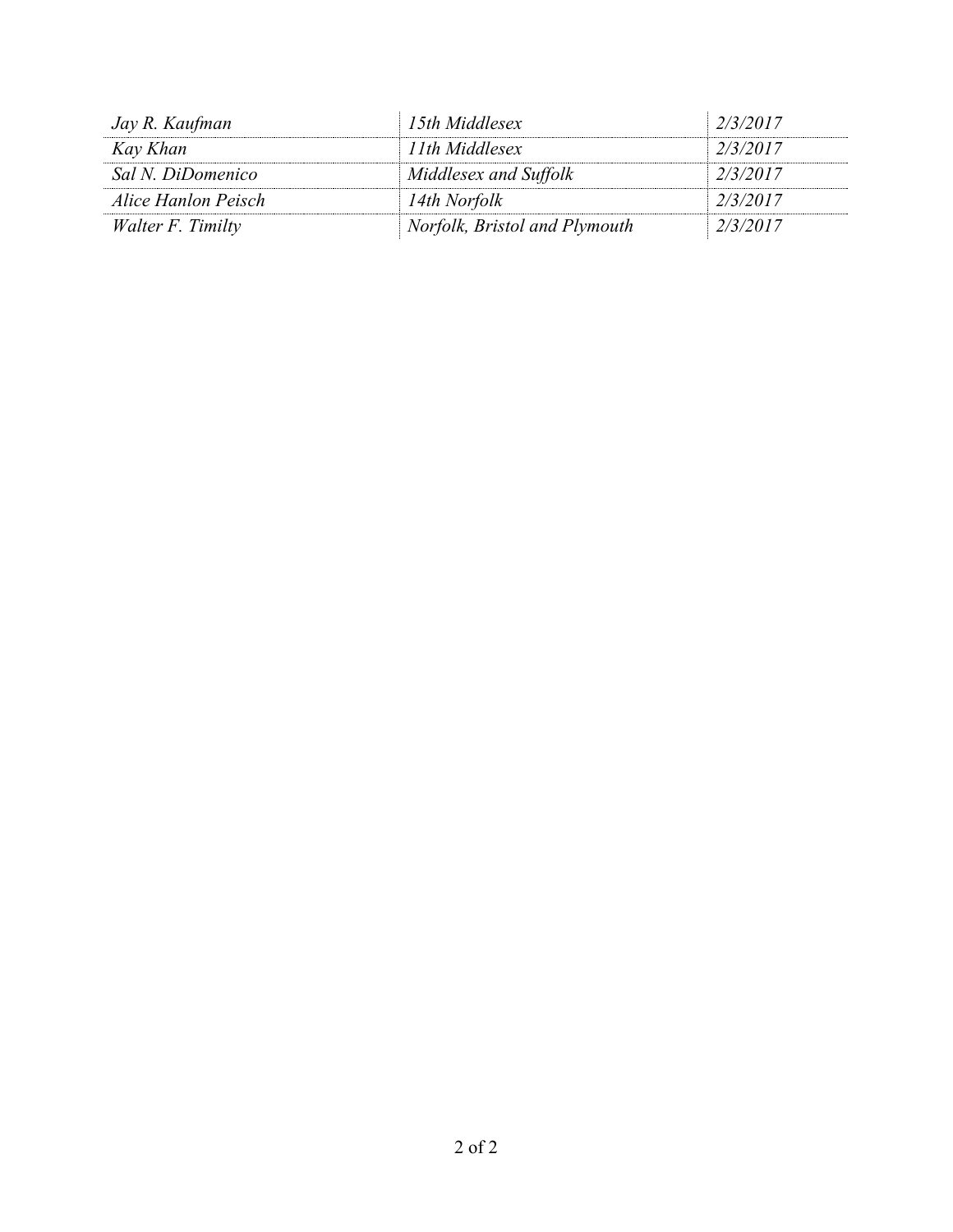## SENATE DOCKET, NO. 1206 FILED ON: 1/19/2017 **SENATE . . . . . . . . . . . . . . No. 1359**

By Ms. Spilka, a petition (accompanied by bill, Senate, No. 1359) of Karen E. Spilka, Jose F. Tosado, James B. Eldridge, Jack Lewis and other members of the General Court for legislation to ensure compliance with the anti-shackling law for pregnant incarcerated women. Public Safety and Homeland Security.

## The Commonwealth of Massachusetts

**In the One Hundred and Ninetieth General Court (2017-2018) \_\_\_\_\_\_\_\_\_\_\_\_\_\_\_**

**\_\_\_\_\_\_\_\_\_\_\_\_\_\_\_**

An Act to ensure compliance with the anti-shackling law for pregnant incarcerated women.

Be it enacted by the Senate and House of Representatives in General Court assembled, and by the authority *of the same, as follows:*

| $\mathbf{1}$ | SECTION 1. Subsection (b) of section 118 of chapter 127 of the General Laws, as                  |
|--------------|--------------------------------------------------------------------------------------------------|
| 2            | appearing in the 2014 Official Edition, is hereby amended by striking out, in line 45, the words |
| 3            | "post-delivery recuperation," and inserting in place thereof the following words:- "postpartum"  |
| 4            | recovery of 6 weeks, or longer".                                                                 |
| 5            | SECTION 2. Said subsection (b) of said section 118 of said chapter 127 of the General            |
| 6            | Laws, as so appearing, is hereby further amended by inserting, in line 46, after the word        |
| 7            | "physician" the following words:- "or emergency medical personnel".                              |
| 8            | SECTION 3. Said subsection (b) of said section 118 of said chapter 127 of the General            |
| 9            | Laws, as so appearing, is hereby further amended by striking out, in line 62, the words "post-   |
| 10           | delivery recuperation" and inserting in place thereof the following words:- postpartum recovery  |
| 11           | of 6 weeks, or longer as determined by the attending physician.                                  |
|              |                                                                                                  |